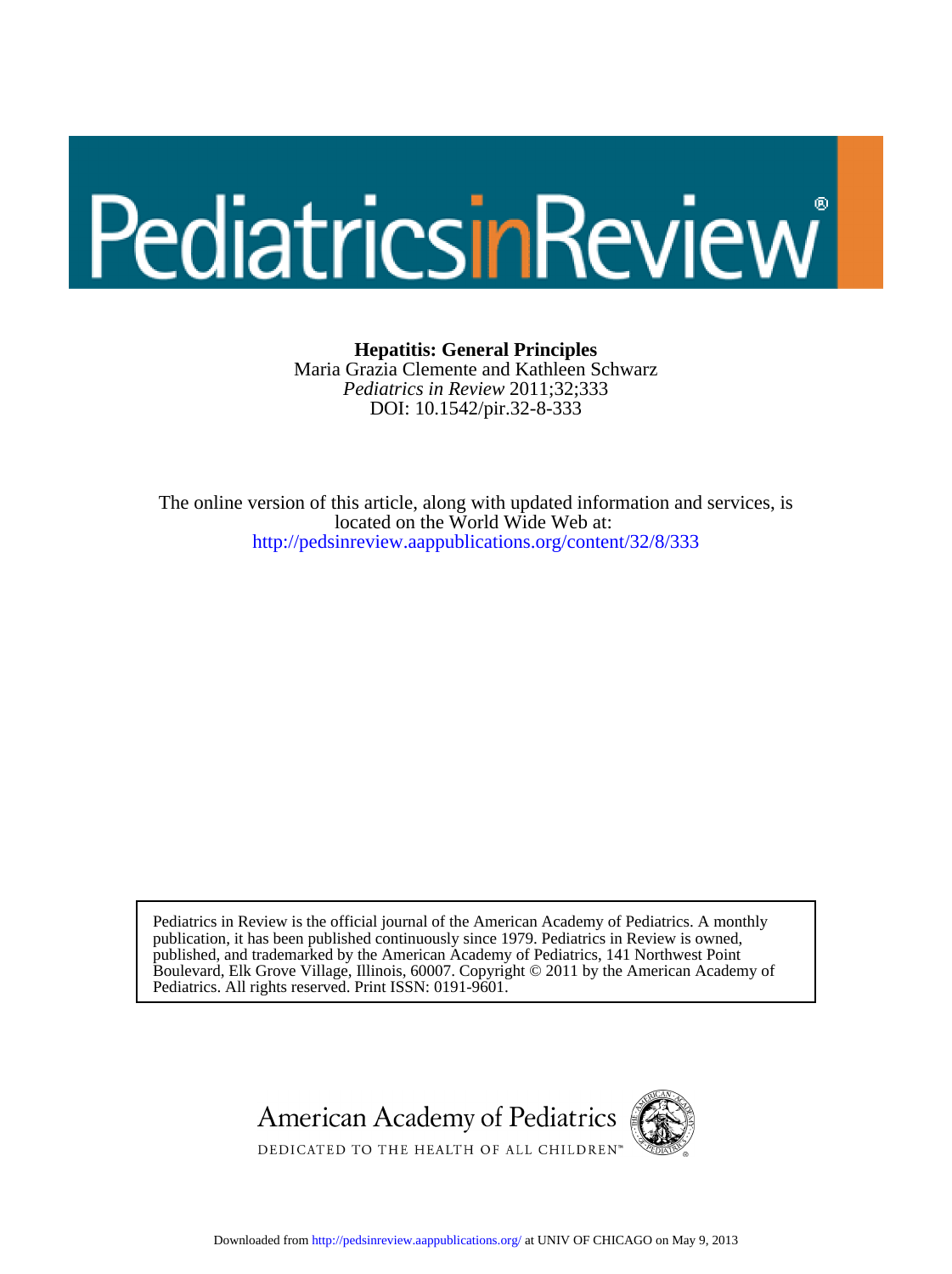# **Hepatitis: General Principles**

Maria Grazia Clemente, MD, PhD,\* Kathleen Schwarz, MD†

Author Disclosure Dr Clemente has disclosed that she is coinventor of a diagnostic technique for detecting F-actin immunoglobulin A antibodies. Dr Schwarz has disclosed no financial relationships relevant to this article. This commentary does contain a discussion of an unapproved/ investigative use of a commercial product/device.

Objectives **After completing this article, readers should be able to:**

- **1. Describe the procedure and interpretation of the laboratory evaluation of hepatitis.**
- **2. Recognize the signs and symptoms of acute and chronic hepatitis.**
- **3. Describe the immediate and long-term complications of hepatitis.**
- **4. List the multiple causes of hepatitis in an older child.**

#### **Introduction**

Hepatitis is a term for inflammatory diseases of the liver, grossly subdivided into infectious and noninfectious, which are characterized by a wide variety of clinical and histologic manifestations, ranging from mild and self-limited to severe and progressive forms leading to liver failure, cirrhosis, or hepatocellular carcinoma.

#### **Laboratory Evaluation**

The liver typically has a similar response to any inflammatory injury, with some differences. The injury may be mostly hepatocellular (necrotic) or if it affects primarily the bile ducts and consequently the bile flow, cholestatic. In spite of injury, liver function is not necessarily compromised, and signs of liver failure might not appear until most of the hepatic cells are destroyed in the necrotic process. Disease-specific laboratory tests are available to diagnose the different causes of hepatitis.

#### **Tests Reflecting Hepatocellular Necrosis**

Serum aspartate aminotransferase (AST) and serum alanine aminotransferase (ALT) are released from necrotic liver cells into the circulation, causing elevated serum concentrations. Usually, serum ALT values are higher than serum AST values unless cirrhosis already is present. Serum AST and ALT concentrations may rise dramatically with the progression of acute liver damage and subsequently decline to the normal range through depletion of their content in the liver. In the case of very slowly progressing chronic liver injury that results in cirrhosis, ALT and AST also may be in the normal range. Because AST and ALT can be derived from muscle, the clinician should verify that serum creatine kinase and aldolase values are within the normal range before assuming that the elevated serum AST and ALT values are hepatic in origin.

#### **Tests Reflecting Cholestasis**

Impaired bile flow due to cholestasis may result in very high serum concentrations of gamma-glutamyl transferase, serum alkaline phosphatase, and conjugated bilirubin.

#### **Tests Reflecting Liver Failure**

An elevated prothrombin time, despite administration of vitamin K, and low serum albumin concentrations are the most useful indicators of impaired synthetic liver function. Of note, the total serum protein concentration could be in the normal range in spite of low albumin values when the gamma globulins are increased substantially and the ratio of albumin to gamma globulins is inverted. Such an inversion is especially true in the autoimmune forms of hepatitis, which are characterized by hypergammaglobulinemia.

\*Senior Research Specialist, Pediatric Liver Center, Johns Hopkins School of Medicine, Baltimore, MD. † Professor of Pediatrics, Director, Pediatric Liver Center, Johns Hopkins University School of Medicine, Baltimore, MD.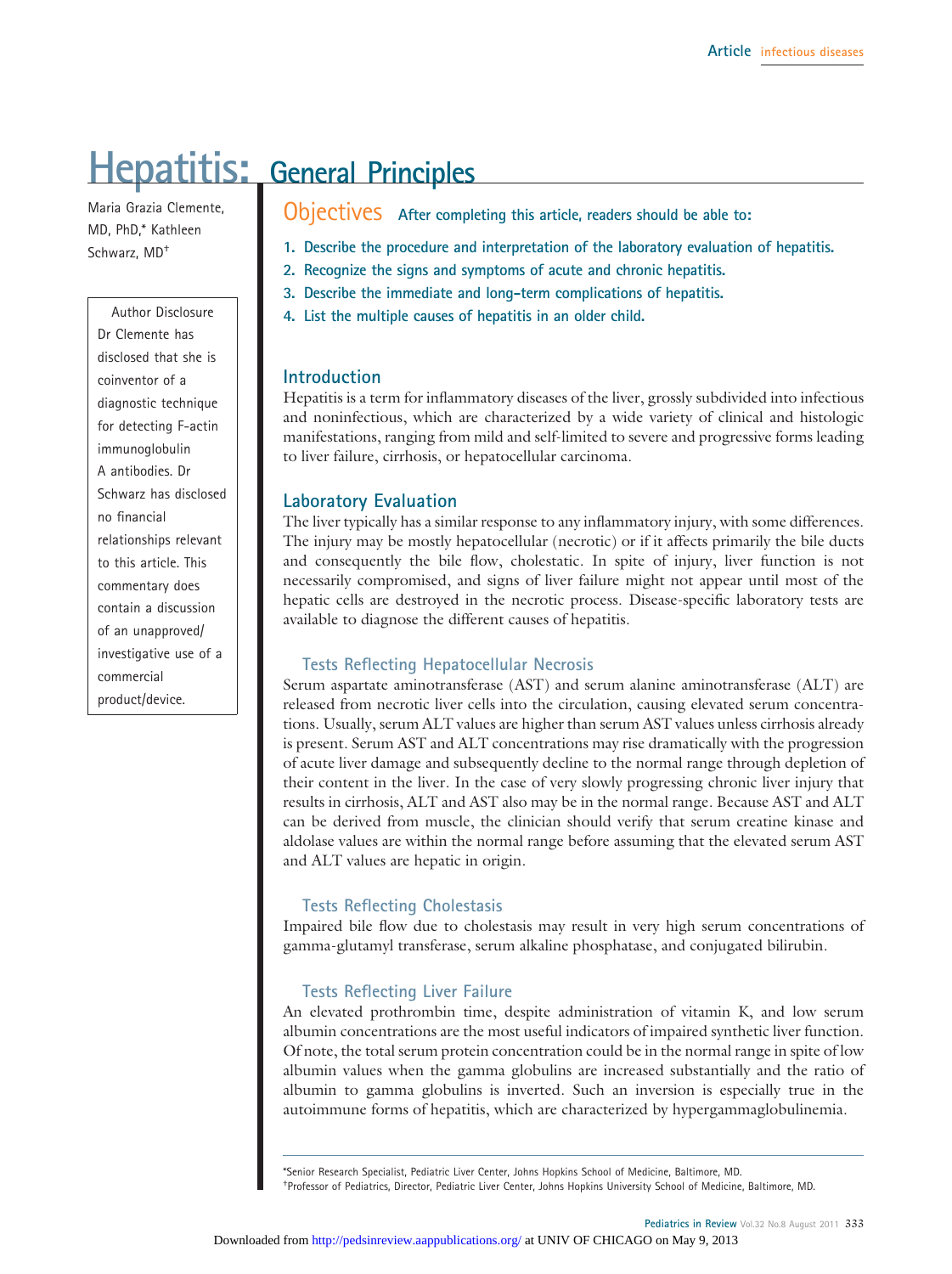#### **Disease-specific Laboratory Tests**

Several disease-specific laboratory tests can identify the cause of hepatitis in some cases or characterize the nature of liver injury in others. Results of these tests can guide the selection of the most appropriate treatment. These tests are described in the sections of this article addressing specific diseases.

#### **Diagnostic Procedures**

Hepatic ultrasonography is the least invasive procedure and provides information about any degree of hepatomegaly, the presence of steatosis, and liver lesions such as parenchymal cysts or hemangiomas. Percutaneous liver biopsy is the gold standard for diagnosing almost all liver diseases. (1) Hepatic histology not only can confirm the suspected cause of hepatitis, but it provides valuable information about the degree of inflammation and fibrosis, aiding the clinician in deciding the best therapeutic approach.

#### **Clinical Symptoms**

Hepatitis can manifest acutely or chronically. Fatigue and anorexia are characteristic, and gastrointestinal symp-

#### **Abbreviations**

| AIH: | autoimmune hepatitis                        |
|------|---------------------------------------------|
| ALT: | alanine aminotransferase                    |
| ANA: | antinuclear antibodies                      |
|      | APS-1: type 1 polyglandular syndrome        |
|      | ASMA: antismooth muscle antibodies          |
| AST: | aspartate aminotransferase                  |
| CF:  | cystic fibrosis                             |
| CMV: | cytomegalovirus                             |
| CYP: | cytochrome P450 geue                        |
| EBV: | Epstein-Barr virus                          |
| HAV: | hepatitis A virus                           |
|      | HBsAg: hepatitis B surface antigen          |
| HBV: | hepatitis B virus                           |
| HCV: | hepatitis C virus                           |
| HDV: | hepatitis D virus                           |
| HEV: | hepatitis E virus                           |
| HIV: | human immunodeficiency virus                |
| IBD: | inflammatory bowel disease                  |
| lg:  | immunoglobulin                              |
| LKM: | anti-liver and kidney microsomal antibodies |
| PCR: | polymerase chain reaction                   |
| UGT: | uridine diphosphate glucuronyl transferase  |
| WD:  | Wilson disease                              |

toms are common. Liver enlargement is the most common and often only manifestation of hepatitis on physical examination, followed by jaundice. When portal hypertension develops, splenomegaly usually is detected as well. Ascites and esophageal and gastric varices may occur if hepatitis progresses to cirrhosis and liver failure.

#### **Acute Hepatitis**

Flulike illness with fever, malaise, myalgia, arthralgia, and abdominal pain followed by the appearance of jaundice are typical symptoms of acute hepatitis. Cholestasis manifests with jaundice, dark urine, and acholic stools. Symptoms of acute hepatitis, however, can be milder, and often jaundice is absent, especially in children younger than 4 years of age. The most common causes of acute viral hepatitis are hepatitis A virus (HAV) and hepatitis E virus (HEV), the latter being an emergent public health problem, especially in developing countries. Enterovirus infection should be considered in febrile neonates who have hepatitis.

#### **Chronic Hepatitis**

Hepatitis that lasts more than 6 months is considered chronic and can progress to cirrhosis, liver failure, and hepatocellular carcinoma, which is rare in children. Symptoms can be absent and develop insidiously in most cases. Determining the cause is important because it is relevant to the overall prognosis and management as well as the short- and long-term complications of the disease. During childhood, for example, liver disease caused by hepatitis C virus (HCV) often is mild and slowly progressive, but autoimmune hepatitis (AIH) may present with bleeding due to previously unsuspected cirrhosis and liver failure.

#### **Complications**

Hepatitis may be complicated by serious conditions that require early recognition and appropriate intervention. Coagulopathy, esophageal bleeding, and acute encephalopathy are medical emergencies. Other complications, such as malnutrition, pruritus, and encephalopathy, are chronic and develop progressively over a longer period time.

#### **Malnutrition**

Nutrition is a major concern in children who have signs of hepatic dysfunction. A diet that has limited protein content and poorly absorbed disaccharides such as lactulose, which has significant therapeutic effects in reducing serum concentrations of ammonia and other potential cerebral toxins, must be balanced by adequate intake of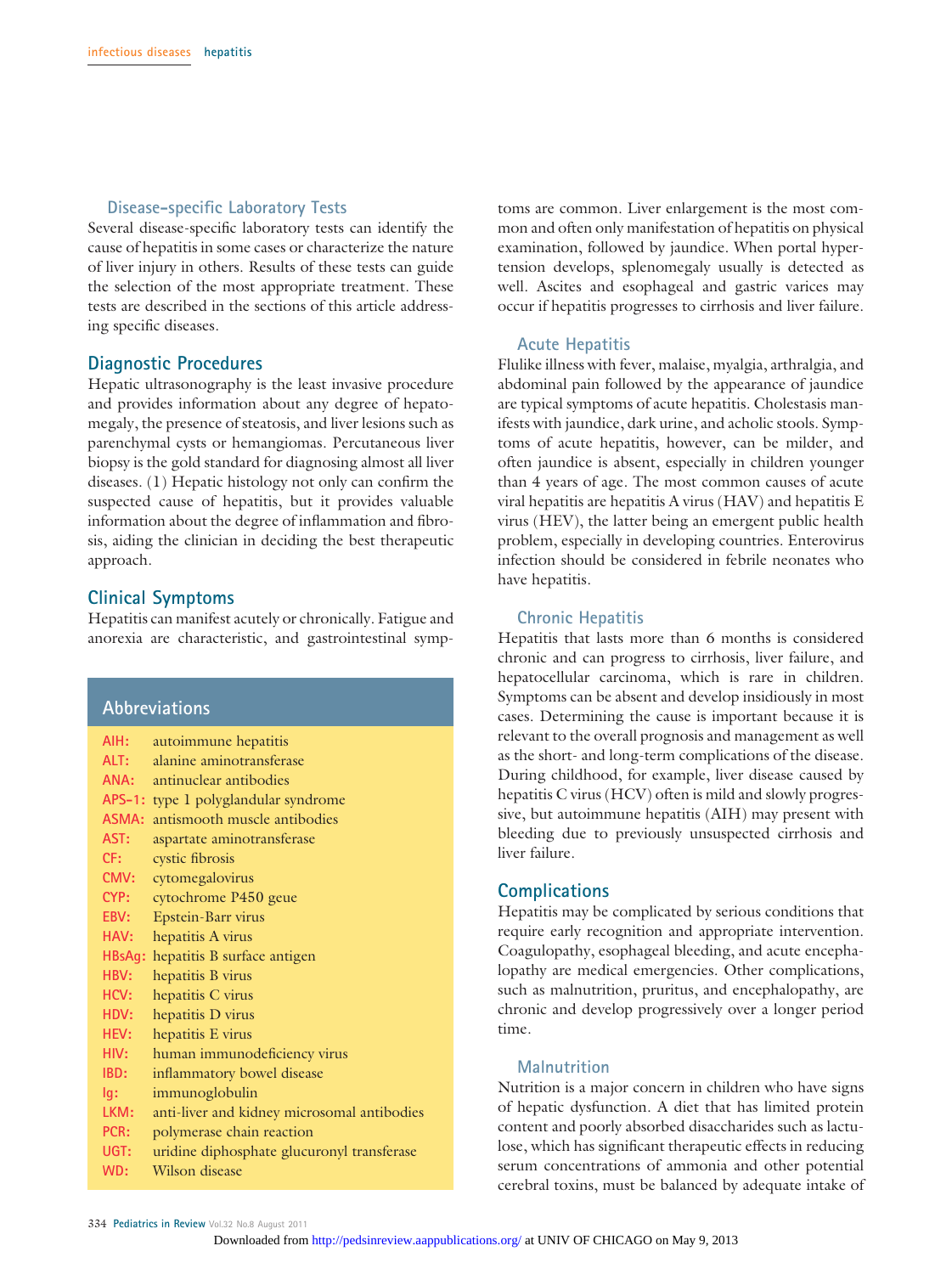carbohydrates with supplements of zinc and branchedchain amino acids. Impaired bile flow in children who have cholestasis causes malabsorption of fat-soluble vitamins (vitamins A, D, E, and K) and lipids, necessitating adequate supplementation.

#### **Cirrhosis**

Cirrhosis represents the end stage of various liver diseases and may result in portal hypertension. The major and life-threatening complication of cirrhosis is hemorrhage from esophageal varices. Treatment includes endoscopic ligation or sclerotherapy. Surgical shunts are effective in reducing portal hypertension and preventing variceal bleeding, but liver transplantation is the preferred surgical solution in the modern era. Another common clinical problem in children who have end-stage liver disease is ascites. Ascites generally is treated with dual diuretic therapy using spironolactone and furosemide. Spontaneous infection of ascitic fluid is a serious complication and should be diagnosed by paracentesis in a febrile child who has ascites. Infection can be prevented by daily administration of norfloxacin.

#### **Pruritus**

Pruritus is an annoying itch that frequently develops during hepatic cholestasis. Because its origin has not yet been clarified, no truly effective treatment is available. Local use of moisturizing lotions or creams to avoid excessive dry skin is highly recommended. Some relief can be achieved with oral intake of medications such as rifampin (not approved for this indication) and ursodeoxycholic acid, both of which decrease intrahepatic concentrations of bile salts. Oral naltrexone also is effective but not approved for this indication or for children younger than 18 years. If itching is severe, surgical management by partial external biliary diversion may provide some relief.

#### **Encephalopathy**

Encephalopathy develops when increasing serum concentrations of ammonia and other potential cerebral toxins become toxic to the brain. These substances are produced by normal metabolism but cannot be metabolized properly and excreted because of the liver dysfunction. The goal of treatment is to reduce the production of ammonia derived from the intestinal bacteria using either oral nonabsorbable antibiotics, such as neomycin or rifaximin (not approved for this indication or for children younger than 12 years of age), or lactulose. Encephalopathy can be overt, manifesting as seizures and coma in children who have acute liver failure, or much more

# **Table 1. Causes of Acute Hepatitis**

#### **Infectious**

- **Hepatitis A, B, C, D (coinfects with hepatitis B), E**
- **Cytomegalovirus** ● **Epstein-Barr virus**
- 

#### **Noninfectious**

- **Metabolic/genetic**
- **–Hepatorenal tyrosinemia**
- **–Mitochondrial hepatopathy**
- **–Fatty acid oxidation disorders**
- **–**-**1-antitrypsin deficiency**
- **–Wilson disease**
- **–Polyglandular syndrome, type 1**
- **Autoimmune hepatitis**
- **Drug-induced hepatitis**

subtle ("minimal hepatic encephalopathy"), manifesting as poor concentration, forgetfulness, and poor school performance in the child who has chronic liver failure.

#### **Causes**

Hepatitis in an older child is due to multiple causes that can be subdivided into infectious and noninfectious (Tables 1 and 2). The latter includes nutritional, autoimmune, genetic, and drug-induced hepatitis. General treatment recommendations for hepatitis of different causes is summarized in Table 3.

## **Table 2. Causes of Chronic Hepatitis**

#### **Infectious**

- **Hepatitis B, C, D (with hepatitis B)**
- **Cytomegalovirus**
- **Epstein-Barr virus**

#### **Noninfectious**

- **Metabolic/genetic**
	- **–Hepatorenal tyrosinemia**
	- **–Mitochondrial hepatopathy**
	- **–Fatty acid oxidation disorders**
	- **–**-**1-antitrypsin deficiency**
	- **–Wilson disease**
	- **–Cystic fibrosis**
- **–Polyglandular syndrome, type 1**
- **Autoimmune hepatitis**
- **Celiac disease**
- **Drug-induced hepatitis**
- **Nonalcoholic steatohepatitis**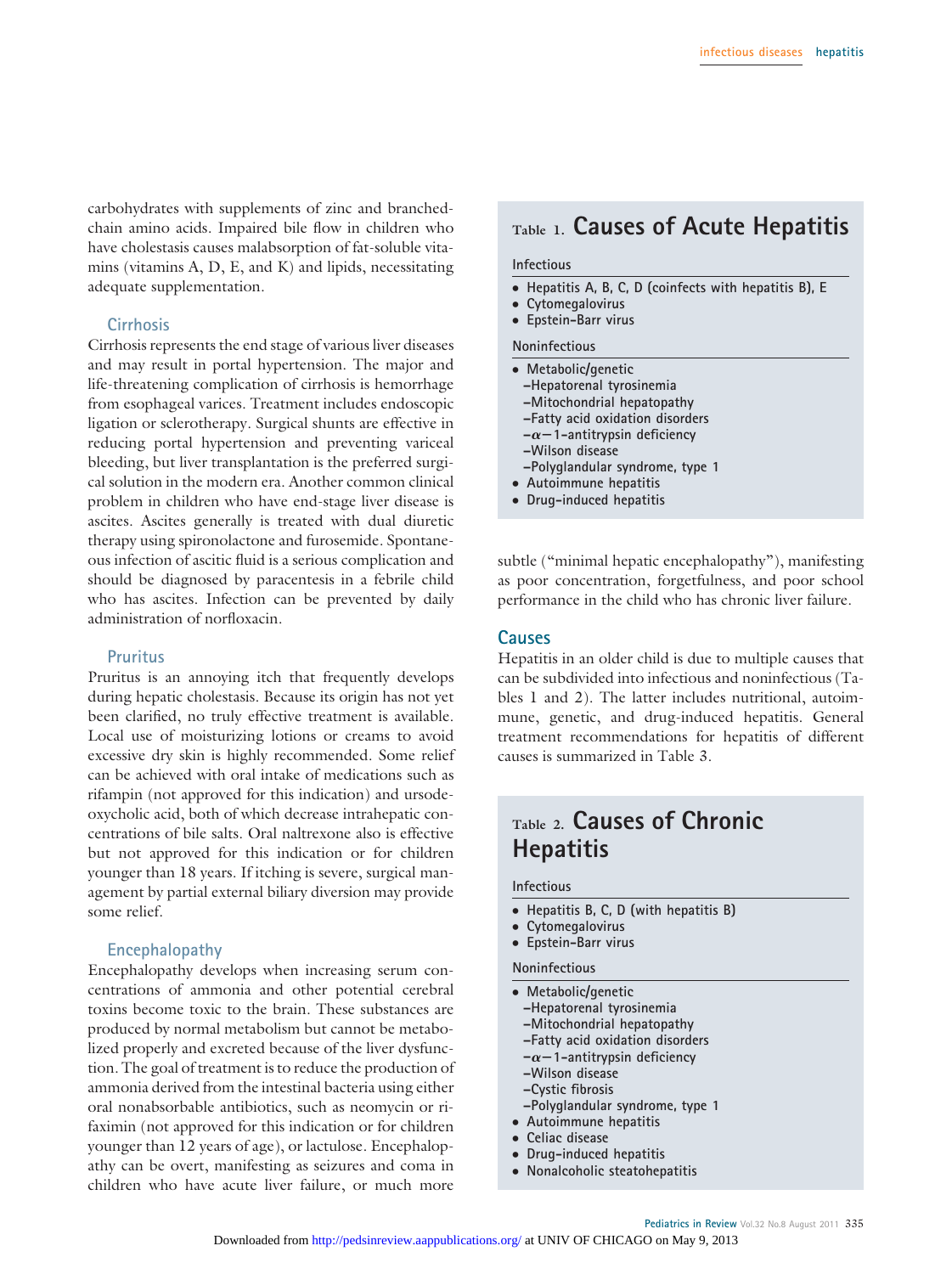# **Table 3. Management Principles According to Cause of Liver Disease**

**Hepatitis A virus infection: no specific antiviral treatment required; passive and active immunization of household contacts**

Hepatitis B virus infection:  $\alpha$ -interferon and **lamivudine are the only FDA-approved treatments for children**

**Hepatitis C virus infection: pegylated interferon and ribavirin**

**Hepatitis E virus infection: supportive**

**Epstein-Barr virus infection: supportive**

**Cytomegalovirus: supportive**

**Autoimmune hepatitis: corticosteroids and azathioprine Celiac disease: gluten-free diet**

**Cystic fibrosis: supportive**

**-1-antitrypsin deficiency: supportive**

**Wilson Disease: copper-chelating agents such as**

**penicillamine or trientine Drug-induced: drug withdrawal**

FDA=United States Food and Drug Administration

#### **Infectious Hepatitis**

**HEPATITIS A.** HAV is an RNA virus transmitted primarily through the fecal-oral route. Contaminated uncooked food and water are the most common means of transmission. HAV infection never results in chronic hepatitis; it causes only acute disease. Clinical symptoms range from mild and asymptomatic to severe and fulminant hepatitis, especially when the infection is contracted as an adult. Measurement of immunoglobulin M (IgM) and IgG anti-HAV antibodies allow detection of recent or past exposure to HAV. HAV RNA is detectable by polymerase chain reaction (PCR) during viremia. Treatment is supportive. HAV vaccine is available for all children at age 1 to 18 years and for adults at risk. HAV vaccine is recommended for all children who have any chronic liver disease. (2)

**HEPATITIS B.** Hepatitis B virus (HBV) is a bloodborne, double-stranded DNA virus that is transmitted by vertical transmission (maternal-fetal route) in most pediatric cases. Horizontal household transmission accounts for fewer cases. Diagnosis is made by detection of viral markers. Hepatitis B surface antigen (HBsAg) is indicative of HBV infection; hepatitis B e antigen and HBV DNA are markers of active viral replication. IgM anti-HB core antibody is positive in recent HBV infection, and the presence of IgM antihepatitis D virus (anti-HDV) is

indicative of HDV coinfection. Anti-HBs IgG is the hallmark of permanent immunization against HBV that can occur naturally, especially after an acute HBV infection; can be induced by treatment of chronic hepatitis; or can follow successful HBV vaccination of unexposed individuals.

Maternal screening of all pregnant women for HBV has allowed prophylaxis for all newborns of HBVpositive women. Prophylaxis is provided by a combination of passive (IgG) and active immunization (first dose of the vaccine) of the newborns in the first 12 hours after birth, followed by the complete HBV vaccine schedule. Breastfeeding does not increase the risk of transmission. (3) HBV infection contracted early in life by vertical transmission usually results in chronic infection (90% to 95%). When contracted later, only 5% to 10% of infections progress to chronic hepatitis; 90% to 95% of patients clear the virus. Treatment for immunoactive HBV is with interferon or nucleoside analogs.

**HEPATITIS C.** HCV is a blood-borne RNA virus that exists in six different major genotypes. Genotype 1 is the most aggressive and most resistant to antiviral therapy. A high rate of spontaneous mutations in the viral genome is the reason for the lack of an effective vaccine. HCV infection is investigated by measuring anti-HCV antibody and is confirmed by the detection of serum HCV RNA by PCR.

The maternal-fetal route is the principal route of transmission in infants and children, and injection during drug abuse is the most common mode of transmission in adults. The rate of vertical transmission is 4% to 7% if the mother has viremia. Coinfection of HCV/human immunodeficiency (HIV) increases the rate of transmission if the mother is not treated effectively for HIV. Screening of infants born to HCV-infected mothers is recommended by measuring serum anti-HCV antibody at 18 months of age, at which time passively acquired maternal antibody is no longer present in the infant serum. (4) For most children, HCV hepatitis is mild and slowly progressive. Each case should be considered individually for determining antiviral treatment. Treatment is with pegylated interferon plus ribavirin.

**HEPATITIS D.** HDV depends on HBV to be infective. Very rare in pediatric patients, HDV is transmitted primarily through blood and sexual contact in HBsAgpositive individuals, in whom it dramatically worsens the pre-existing liver disease. Treatment is interferon.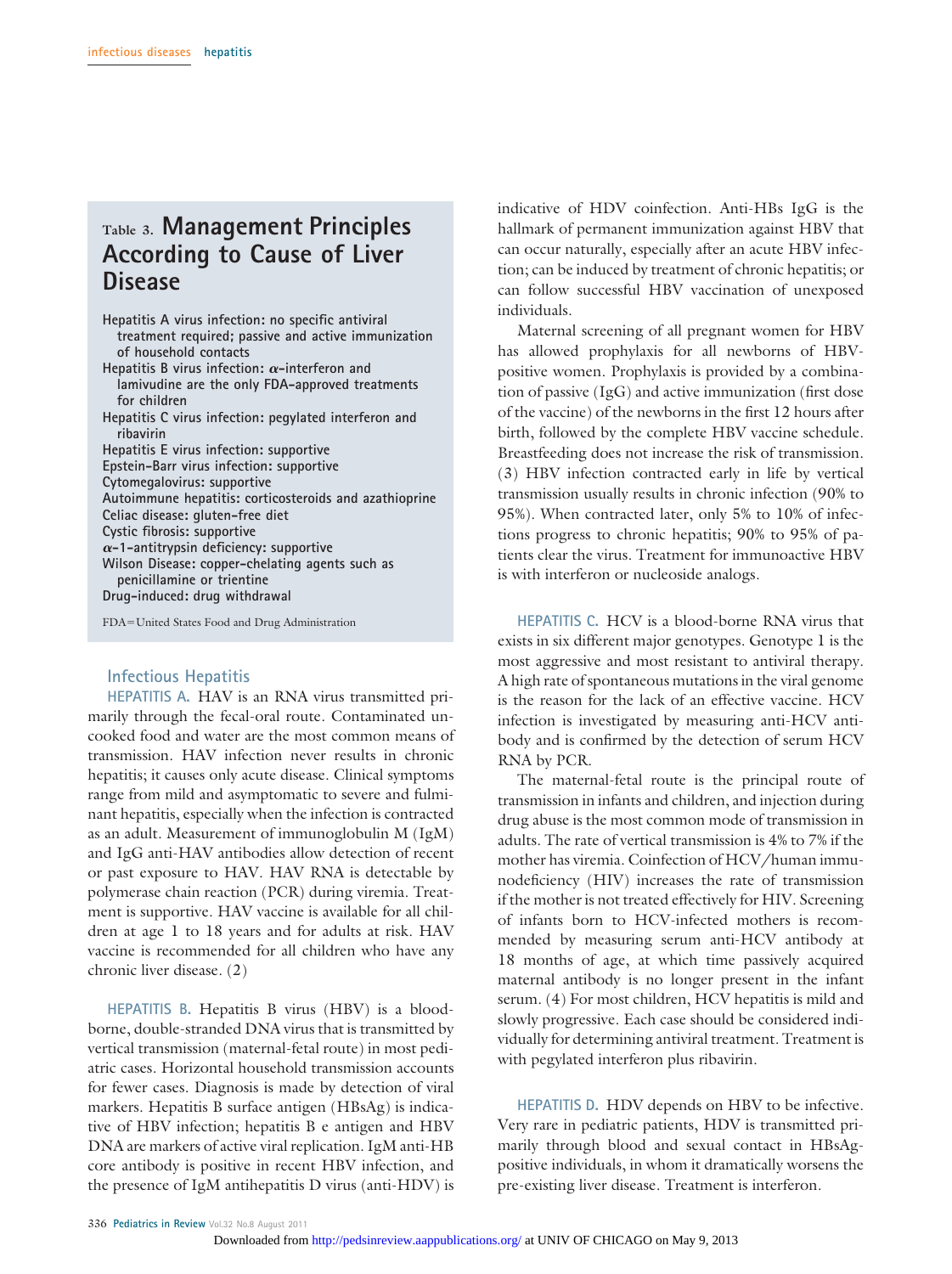**HEPATITIS E.** HEV is transmitted by the fecal-oral route and is a major health problem, especially in developing countries, where HEV outbreaks have been reported. HEV is endemic in Asia, the Middle East, and Africa, where it is primarily a self-limiting disease. Travel to countries that have high endemicity accounts for most of the sporadic cases detected in the United States and in other developed countries, where the infection is clinically more severe and has a higher mortality rate. Chronic HEV infection is rare but possible in immunocompromised patients. IgM and IgG anti-HEV antibodies allow detection of recent or past exposure. HEV RNA is detectable by PCR during viremia. Treatment is supportive management only. A recently developed vaccine is not yet available but is under study for safety and efficacy.

**HERPESVIRUSES.** Epstein-Barr virus **(**EBV) and cytomegalovirus (CMV) are DNA viruses of the human herpesvirus family. Transmitted through saliva, EBV is responsible for human diseases, including infectious mononucleosis, Burkitt lymphoma, and lymphoproliferative disorders in immunocompromised children. Hepatitis commonly occurs during acute or chronic EBV infection, manifesting mostly with hepatomegaly and elevated serum liver enzymes and, in rare cases, with acute fulminant liver failure.

CMV is transmitted through blood, secretions, or transplanted organs. Vertical transmission may result in severe congenital infection. Acquired infections usually are asymptomatic but sometimes are responsible for what is called CMV hepatitis, CMV mononucleosis, or EBVnegative infectious mononucleosis syndrome, which is similar to EBV infection. Herpes simplex type 1 virus may cause acute hepatitis at any age and requires prompt administration of acyclovir.

A rapid mononucleosis slide test can be used to screen for EBV infection. In the case of equivocal test results, IgM and IgG for viral capsid antigen and nuclear antigens can be measured as well as PCR for EBV DNA. IgM and IgG anti-CMV also are useful in the diagnostic evaluation for viral hepatitis, as are CMV blood culture and PCR for CMV DNA.

Antiviral treatment is recommended in the most severe cases. Ganciclovir is used most frequently, although its efficacy is limited.

#### **Autoimmune Hepatitis**

AIH is a type of severe and progressive hepatitis in which the liver becomes the target organ of autoimmune inflammatory reactions. The diagnosis usually is made by exclusion of other causes of hepatitis and is suggested by

the presence of hypergammaglobulinemia and circulating autoantibodies. Negative findings for all of the viral markers in the presence of hypergammaglobulinemia are highly indicative of AIH. Autoantibodies are IgG, and their presence in the serum at a high titer is responsible for the hypergammaglobulinemia. According to the patterns observed by indirect immunofluorescence assay, three major types of autoantibodies are associated with AIH: antinuclear antibodies (ANA), antismooth muscle antibodies (ASMA), and anti-liver and kidney microsomal antibodies (LKM). Analysis of the target antigens by different techniques has revealed that ANA, ASMA, and LKM have high heterogeneity.

ASMA have been detected frequently in viral hepatitis as well, where they react with different components of the intracellular cytoskeleton, but when their concentrations are high and directed toward actin filaments (F-actin), they are highly indicative of AIH. This particular anti-F-actin antibody has recently been reported in individuals who primarily have celiac disease. Such antibodies in these patients are primarily IgA compared with exclusively IgG in AIH. Therefore, ASMA-positive hepatitis may arise spontaneously, be triggered by a virus, or be associated with sensitivity to gluten. Only highly specialized laboratories can characterize ASMA fully to assist the clinician in the differential diagnosis.

LKM target antigens are the enzymes of phase 1 (cytochrome P450 superfamily) and phase 2 (uridine diphosphate glucuronyl transferase [UGT]) hepatic metabolism involved in the detoxification of endogenous compounds and xenobiotics. LKM-1 autoantibodies, reacting specifically with CYP2D6, are the most commonly detected LKM autoantibodies and are diagnostic for type-2 AIH, although they also can appear in the course of HCV-positive hepatitis. Type 2 AIH not associated with HCV is classified as type 2A and is treated with immunosuppression. Type 2 AIH associated with HCV is classified as type 2B and is treated with antivirals. Less commonly, type 2 AIH also may present with liver cytosol autoantibody, alone or in combination with LKM-1. Type 3 AIH is soluble liver antigen antibody-positive and is treated with immunosuppression. LKM-3 directed against UGT1 has been described during HDV infection.

Finally, "antibody-negative" AIH is possible. Liver biopsy shows typical plasma cell infiltrates along with Ig deposits, and the patient responds to immunosuppressants. However, the classic serum antibodies are not detectable at the time of presentation and may not occur later in the course of the disease.

Liver histology typically demonstrates plasma cell in-

Pediatrics in Review Vol.32 No.8 August 2011 337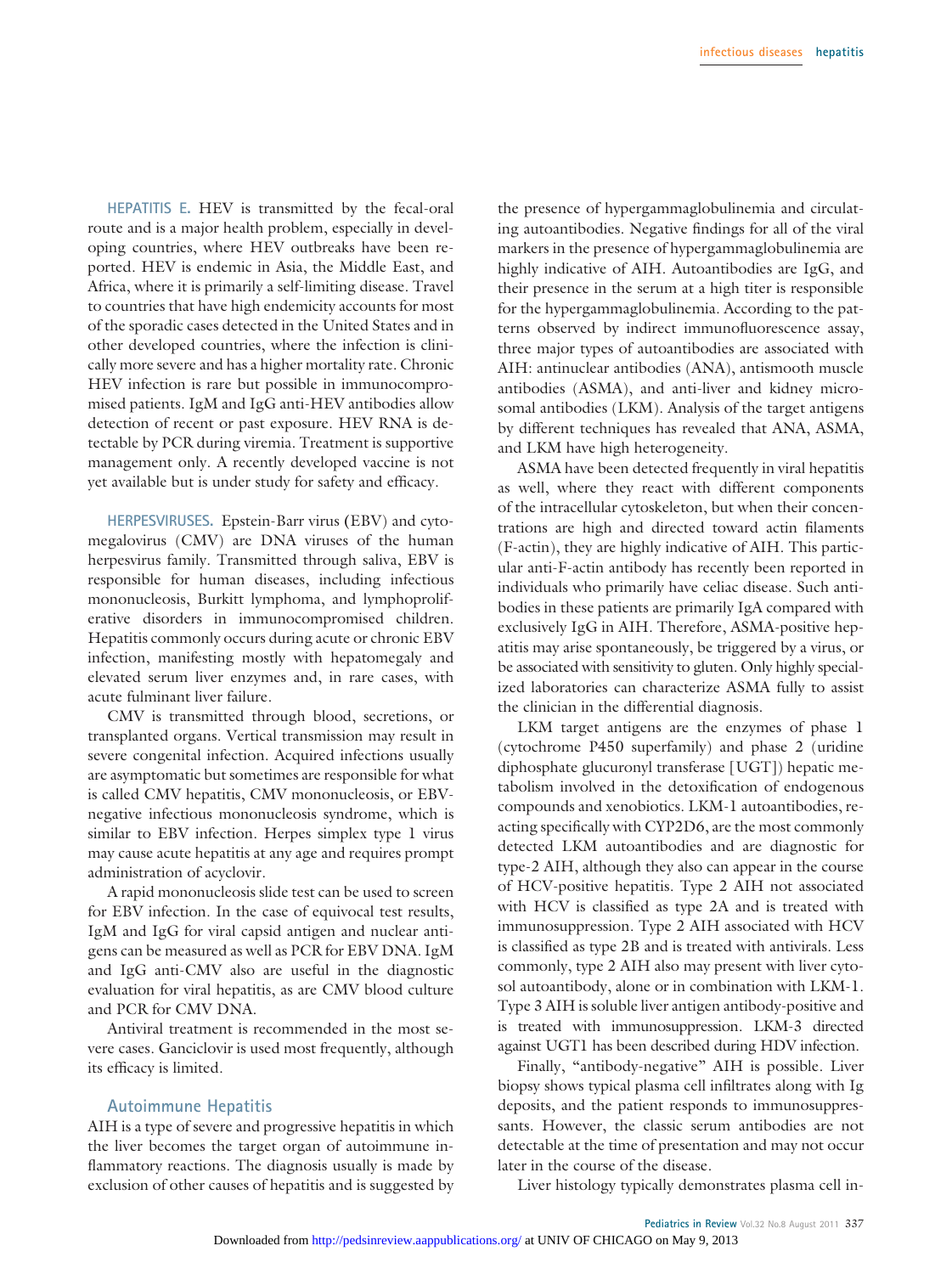filtrate, and liver biopsy should be performed before initiating treatment with corticosteroids or immunosuppressants.

Celiac disease, or gluten intolerance, often is accompanied by mild chronic hepatitis. The origin is not known, but it has been suggested that gluten-induced inflammation of the small intestinal mucosa generates endogenous toxic compounds that enter the liver through the portal circulation. Liver inflammation usually responds well to elimination of gluten from the diet. In a few cases, however, celiac disease is associated with AIH, and treatment with corticosteroids or immunosuppressants is required along with the gluten-free diet. Because the intestinal symptoms of celiac disease might not be evident at the time of the liver involvement, celiac serology should be performed in all children who have otherwise unexplained elevations of serum aminotransferases as well as in children in whom AIH is diagnosed. Screening for celiac disease is accomplished by measuring serum antiendomysial antibody and tissue transglutaminase.

AIH also may be an extraintestinal manifestation of inflammatory bowel disease (IBD). IBD also is associated with primary sclerosing cholangitis. Symptoms of IBD usually are already present at the time of the hepatobiliary disease diagnosis. Treatment is as specified for AIH.

#### **Genetic Hepatitis**

Wilson disease (WD) is a genetic disorder of copper metabolism that typically manifests during childhood only with abnormal serum aminotransferase values. Hepatitis accompanied by low serum ceruloplasmin concentrations and high urinary excretion of copper usually indicates WD. At slitlamp examination of the eyes, the dark pigment rings encircling the iris of eyes (Kayser-Fleischer rings) are highly suggestive of WD, but these occur rarely in childhood. Liver histology may show a variety of findings, ranging from mild hepatitis with characteristic microsteatosis to fully developed cirrhosis. An elevated concentration of copper in the liver is the gold standard for diagnosis. The gene for WD is known, but diagnostic screening for mutations is not recommended because of the large number of mutations. Treatment is copper-chelating agents such as trientine or penicillamine or zinc to prevent absorption of dietary copper.

Cystic fibrosis (CF) is an autosomal recessive disease caused by mutations of the *CFTR* gene on chromosome 7, which encodes for cyclic adenosine monophosphateregulated chloride channels. Although pulmonary and pancreatic insufficiency are the most common disease manifestations, liver involvement due to focal inspissation of bile, which obstructs the intrahepatic bile ducts, is common. The most common liver injury in children who

have CF is a cholestatic injury, characterized by eosinophilic concretions in the intrahepatic bile ducts. CF liver disease usually manifests initially with serum aminotransferase values above the normal range, but it progresses slowly to biliary cirrhosis with portal hypertension and can be one of the causes of death from the disease. An abnormal sweat chloride test result is suggestive of CF and usually is confirmed by genetic analysis for the most common mutations. There is no known therapy for CF liver disease, although administration of ursodeoxycholic acid reduces elevated serum aminotransferase concentrations.

Alpha-1-antitrypsin deficiency is an autosomal recessive disease caused by mutation of the protease inhibitor gene on chromosome 14 encoding for  $\alpha$ -1-antitrypsin, a serine protease inhibitor produced by hepatocytes and released into the circulation. Liver disease results from accumulation of the defective  $\alpha$ -1-antitrypsin in the liver, with consequent severe inflammation and sometimes even cirrhosis.

The absence of the  $\alpha$ -1 peak at serum protein electrophoresis is strongly suggestive of  $\alpha$ -1-antitrypsin deficiency, which usually is confirmed by determining  $\alpha$ -1antitrypsin phenotypes. PiZ and PiS are the most common deficiency alleles. The phenotypes usually associated with liver disease are ZZ and Z null; occasionally, patients who have the SZ phenotype can develop liver disease. Treatment is supportive.

Type 1 polyglandular syndrome (APS-1) is an autosomal recessive disorder caused by mutations of the autoimmune regulator *AIRE* gene on chromosome 21, which encodes a transcription factor. Clinical manifestations appear at different ages during childhood and include autoimmune diseases affecting parathyroid and adrenal glands, chronic mucocutaneous candidiasis, and ectodermal dystrophy. In 20% of children, liver involvement is present as part of the syndrome as AIH or acute liver failure, which is also one of the causes of death. Serum liver microsomal autoantibodies reacting with cytochrome P4501A2 are highly specific for the form of AIH associated with APS-1 and allow differentiation from the other forms of LKM-positive hepatitis. Treatment is with immunosuppressants.

The list of causes of acute liver failure associated with inborn errors of metabolism is long and beyond the scope of this article. More common metabolic causes include hepatorenal tyrosinemia, mitochondrial hepatopathy, and fatty acid oxidation deficits.

#### **Nutritional Hepatitis**

Nonalcoholic steatohepatitis is a complication of fatty liver, a condition associated with obesity. The condition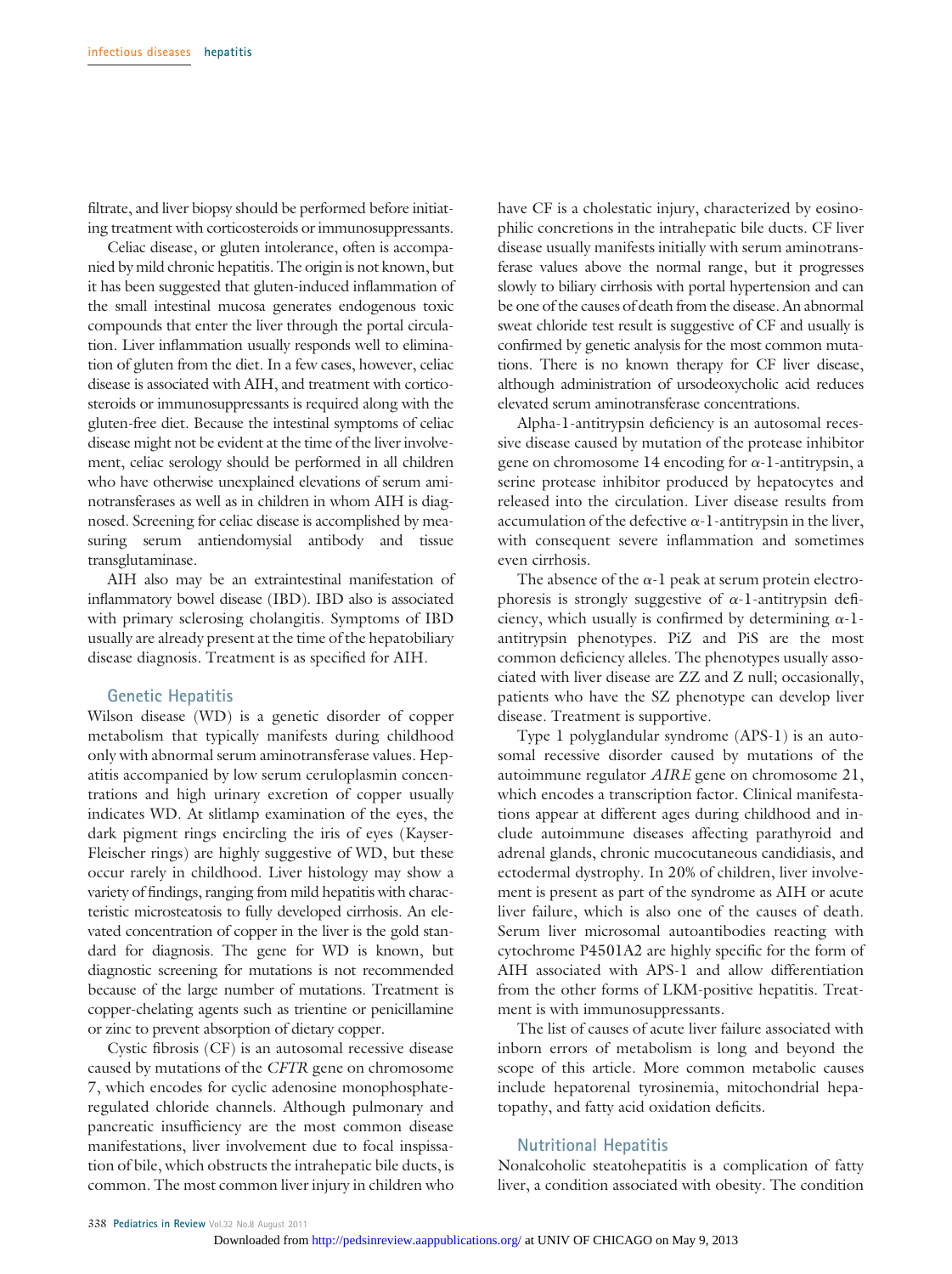## **Summary**

- **Hepatitis has many causes, and because management differs greatly, depending on the specific diagnosis, clinicians should perform an organized search to identify the responsible disease and initiate treatment.**
- **Before assuming that elevated serum AST and ALT values are hepatic in origin, it is important to verify that serum creatine kinase and aldolase values are within the normal range.**
- **An elevated prothrombin time despite administration of vitamin K and low serum albumin concentrations are the most useful indicators of impaired synthetic function of the liver.**
- **Total serum protein concentration can be in the normal range in spite of a low albumin value when the gamma globulins are increased significantly and the ratio of albumin to gamma globulins is inverted.**
- **Complications of hepatitis can present a medical emergency, as in the case of coagulopathy, esophageal bleeding, or acute encephalopathy.**
- **Based on strong evidence, liver biopsy is the gold standard for the diagnosis of almost all liver diseases. (1)**
- **Based on strong evidence, HAV vaccine is highly recommended for all children who have any chronic liver disease. (2)**
- **Based on strong evidence, breastfeeding does not increase the risk of HBV transmission. (3)**
- **Based on strong evidence, infants born to HCVinfected mothers should be screened by measuring serum anti-HCV antibody at 18 months of age. (4)**

may be clinically silent for many years, but then can progress insidiously to severe liver damage, resulting in cirrhosis and liver failure. The histologic picture of the disease resembles alcoholic hepatitis and usually can be reversed totally with weight reduction before the development of cirrhosis. Treatment is weight reduction or bariatric surgery in the case of morbid obesity. Vitamin E therapy may reduce inflammation.

Parenteral nutrition often is complicated by cholestatic hepatitis. Treatment is supportive, including aggressive efforts to maximize enteral and minimize parenteral nutrition.

#### **Drug-induced**

Drug-induced hepatitis is subdivided into two major groups. Drugs can have a direct toxic effect on the liver or they may induce an immunoallergic AIH. Although the liver damage in the first category usually is dosedependent and there is no specific predisposition, druginduced AIH affects only genetically predisposed individuals, is not dose-dependent, and usually reverses after

drug withdrawal. Acetaminophen causes hepatitis by direct hepatic injury; isoniazid and methyldopa may induce immunoallergic hepatitis in predisposed individuals.

In the immunoallergic process, the drug-metabolizing cytochrome P450 (CYP) enzyme becomes an autoantigen (CYP2C9, CYP3A4, CYP2E1), triggering the production of specific LKM autoantibodies. The history of drug intake is critical in making the diagnosis. Treatment is withdrawal of the responsible drug. Autoimmune drug-induced hepatitis that does not respond to withdrawal may require treatment as for AIH.

#### **References**

**1.** Saleh HA, Abu-Rashed AH. Liver biopsy remains the gold standard for evaluation of chronic hepatitis and fibrosis. *J Gastrointestin Liver Dis.* 2007;16:425– 426

**2.** Rothstein, KD. Hepatitis A vaccination in patients with chronic liver disease: to screen or not to screen? *Am J Gastroenterol.* 2002**;** 97:1590 –1593

**3.** Petrova M, Kamburov V. Breastfeeding and chronic HBV infection: clinical and social implications. *World J Gastroenterol.* 2010; 16:5042–5046

**4.** Airoldi J, Berghella V. Hepatitis C and pregnancy. *Obstet Gynecol Surv.* 2006;61:666 – 672

#### **Suggested Reading**

- Di Bonito P, Sanguigno E, Di Fraia T, et al. Association of elevated serum alanine aminotransferase with metabolic factors in obese children: sex-related analysis. *Metabolism.* 2009;58:368 –372
- Haber BA, Block JM, Jonas MM, et al. Recommendations for screening, monitoring, and referral of pediatric chronic hepatitis B. Hepatitis B Foundation. *Pediatrics.* 2009;124:e1007– e1013
- Hardikar W, Schwarz KB. Treatment options for chronic hepatitis B and C infection in children. *Expert Rev Anti Infect Ther.* 2006; 4:583–591
- Jonas MM, Block JM, Haber BA, et al. Treatment of children with chronic hepatitis B infection in the United States: patient selection and therapeutic options. *Hepatology.* 2010;52:2192–2205
- Jordán I, Esteva C, Esteban E, et al. Severe enterovirus disease in febrile neonates. *Enferm Infec Microbiol Clin.* 2009;27:399 –402
- Manns MP, Vogel A. Autoimmune hepatitis, from mechanisms to therapy. *Hepatology.* 2006;43(suppl 1):S132–S144
- Mieli-Vergani G, Heller S, Jara P, et al. Autoimmune hepatitis. *J Pediatr Gastroenterol Nutr.* 2009;49:158 –164
- Mohan N, González-Peralta RP, Fujisawa T, et al. Chronic hepatitis C virus infection in children. *J Pediatr Gastroenterol Nutr.* 2010;50:123–131
- Read JS, Cannon MJ, Stanberry LR, et al. Prevention of motherto-child transmission of viral infections. *Curr Probl Pediatr Adolesc Health Care.* 2008;38:274 –297
- Rubio-Tapia A, Murray JA. The liver in celiac disease. *Hepatology.* 2007;46:1650 –1658
- Sharapov MB, Favorov MO, Yashina TL, et al. Acute viral hepatitis morbidity and mortality associated with hepatitis E virus infection: Uzbekistan surveillance data. *BMC Infect Dis.* 2009;9:35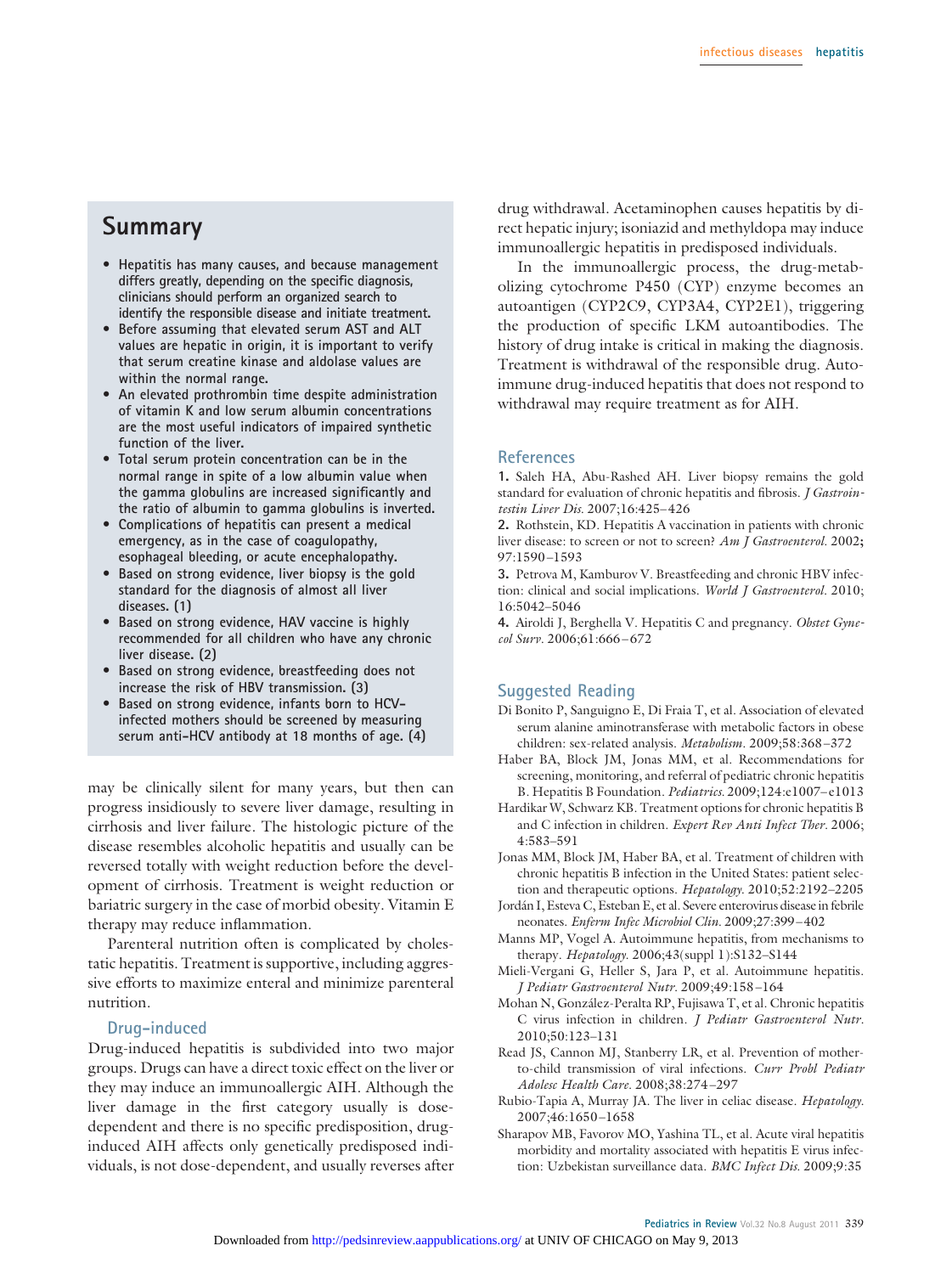#### **HealthyChildren.org Parent Resources From the AAP**

The reader is likely to find material to share with parents that is relevant to this article by visiting this link: http://www.healthychildren.org/English/health-issues/conditions/ abdominal/Pages/Hepatitis.aspx.

# **PIR Quiz**

**Quiz also available online at: http://pedsinreview.aappublications.org.**

- **11. Which of the following laboratory tests is most likely to yield a positive result in a person who has been fully immunized against hepatitis B?**
	- **A. Anti-HBs IgG.**
	- **B. HBeAg.**
	- **C. HBsAg.**
	- **D. HBV DNA.**
	- **E. IgM anti-HB core antigen.**
- **12. Which of the following hepatitis-causing viruses is correctly matched with its primary mode of transmission in the pediatric population?**
	- **A. Hepatitis A and contact with blood.**
	- **B. Hepatitis B and fecal-oral transmission.**
	- **C. Hepatitis C and vertical transmission.**
	- **D. Hepatitis D and fecal-oral transmission.**
	- **E. Hepatitis E and vertical transmission.**

**13. An abnormal result in which of the following laboratory tests is most indicative of cholestasis?**

- **A. Alanine aminotransferase.**
- **B. Albumin.**
- **C. Aspartate aminotransferase.**
- **D. Gamma-glutamyl transferase.**
- **E. Prothrombin time.**
- **14. The pathology report for a liver biopsy performed on a patient who has jaundice and elevated aminotransferase values reveals eosinophilic concretions in the intrahepatic bile ducts. Which of the following is the most likely diagnosis?**
	- **A. Autoimmune hepatitis.**
	- **B. Cystic fibrosis.**
	- **C. Hepatitis C infection.**
	- **D. Parenteral nutrition-induced cholestasis.**
	- **E. Wilson disease.**

340 **Pediatrics in Review** Vol.32 No.8 August 2011